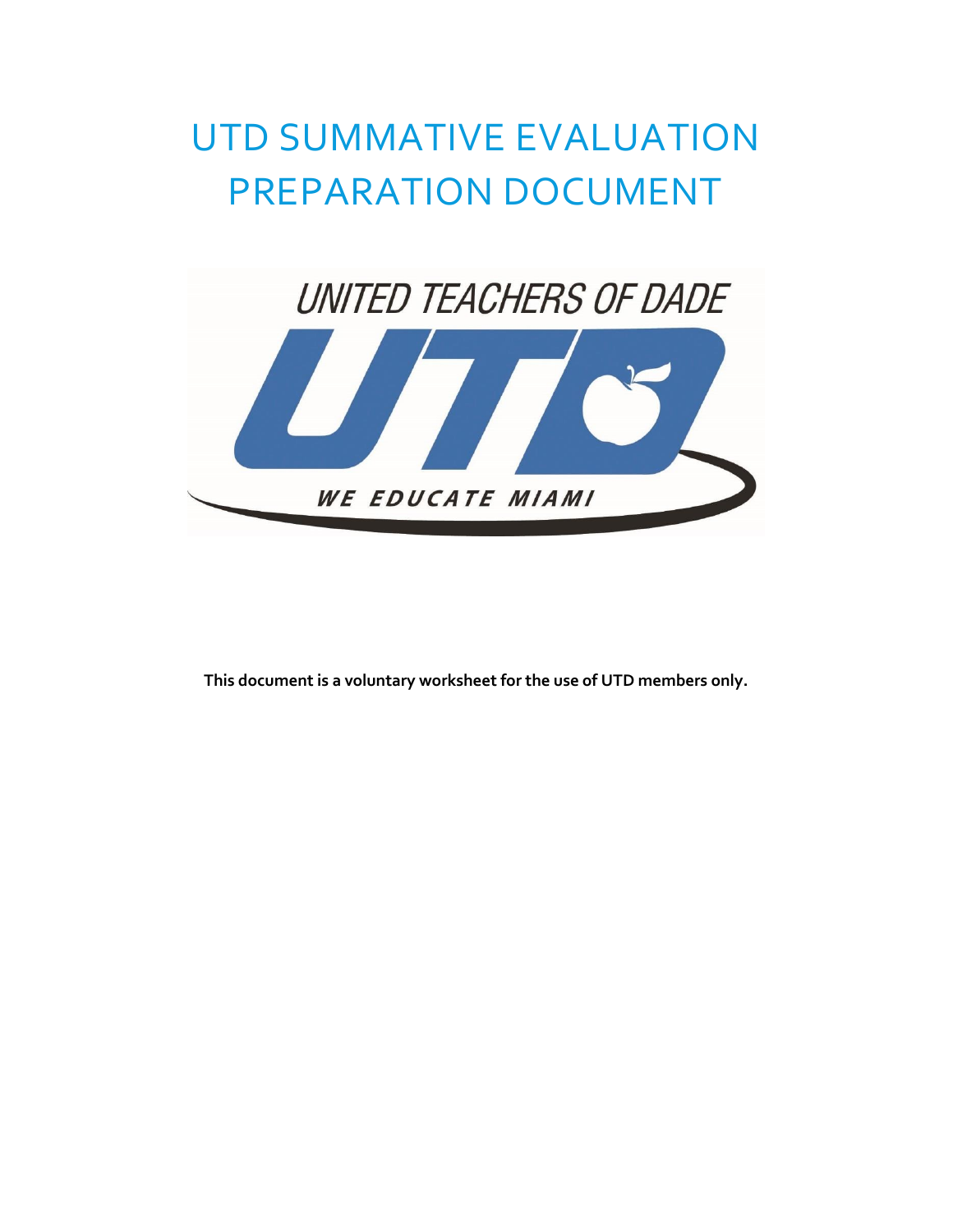#### Dear UTD member:

Thank you for your interest in improving your professional practice by preparing for your summative evaluation. Here is some general information and background about this document. I hope that you are reviewing this form early in the school year so that you can use it to gather evidence about your teaching practice throughout the school year. That is its intended purpose—to allow you to gather data about your practice. Your administrator gathers data all year. He may review your test scores, conduct formal observations, take note of your professional behavior, peruse your professional development logs, and gather evidence in many other ways that will help inform the decision about your rating that is made at the end of the year.

With that in mind, think about what data you collect to help the paint a picture of your practice that your administrator can easily visualize. Do you write notes immediately after your formal observation and bring them to your post-observation meeting? Do you invite your administrator to visit your class when you have an especially exciting lesson planned? Do you share student work samples with your administrator so that she can see the results of your teaching? And just to be clear, NONE of these practices is required.

However, ask yourself whether you believe your administrator has a crystal clear and vivid picture of what it is that you do for students on a daily basis. If the answer to that question is "yes," then congratulations. You have developed a positive relationship with your administrator and there is a good chance that you will be evaluated fairly. However, if your answer is "no," then think about what you might do to make that picture clearer. How can you sharpen the colors, heighten the contrast, and refine the perspective so that your administrator is better able to accurately and fairly evaluate you at the end of the school year?

This form is one tool that you might use to help with that task. It is designed to help you think deeply about how each one of the IPGS Standards is evident in your teaching practice. It is not about how to earn points. It is, instead, about understanding the IPEGS Standards, reflecting on how they relate to your job situation, and documenting the evidence that you believe supports each one of the Standards. So use this tool for that purpose, and bring it to your Summative Evaluation Meeting. It will empower you and provide you with evidence for the conversation about your teaching practice that will occur at that meeting.

**Note:** As you fill out this document and record evidence make sure that you become very familiar with each standard in order to determine how **each** one applies to your instructional practice. The rubric outlining both "effective," (which is highlighted because it is the job requirement) and "highly effective," as well as SAMPLE indicators are provided to give you ideas about what you might wish to record as evidence.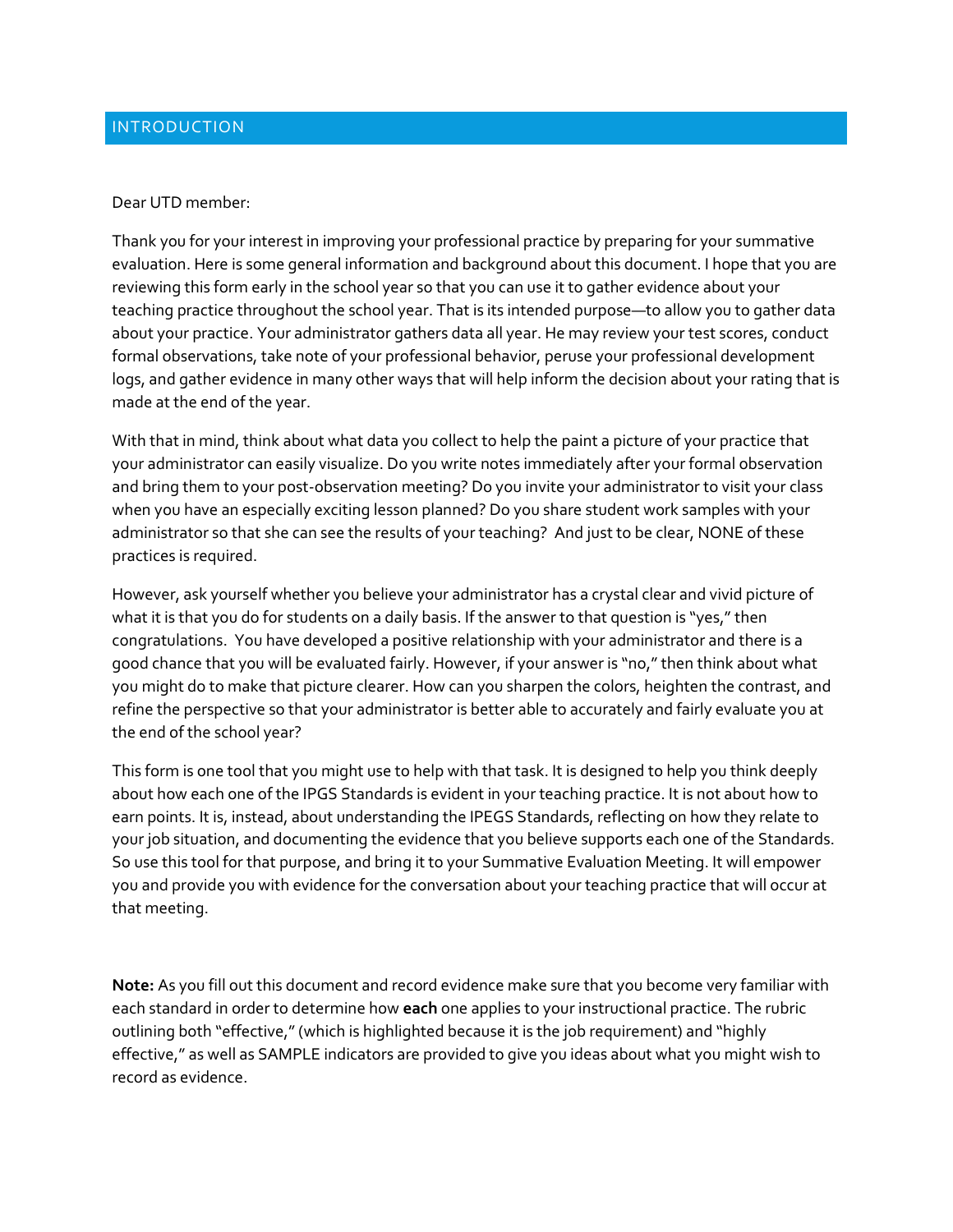### Performance Standard 2: Knowledge of Learners

**The teacher identifies and addresses the needs of learners by demonstrating respect for individual differences, cultures, backgrounds, and learning styles.**

INDICATORS of teacher work may include, but are not limited to:

- o Responds to the intellectual, social, and physical development of the age group
- o Presents concepts at different levels of complexity for students of varying developmental stages
- o Provides a range of activities: readiness, interests, learning styles, and cultural/linguistic backgrounds

| <b>Highly Effective</b>                                                                                         | <b>Effective</b>                                                                                                                                                        |
|-----------------------------------------------------------------------------------------------------------------|-------------------------------------------------------------------------------------------------------------------------------------------------------------------------|
| The teacher consistently meets the<br>individual and diverse needs of<br>learners in a highly effective manner. | The teacher identifies and addresses<br>the needs of learners by<br>demonstrating respect for individual<br>differences, cultures, backgrounds,<br>and learning styles. |

Now review the standard, the indicators, and the rubric, and list **evidence** that shows how you know your students. The third column is for notes about how the evidence addresses the standard. Completing this chart will help you prepare for a discussion with your administrator.

| Words or phrases in the<br>standard or rubric | Evidence | Reasoning |
|-----------------------------------------------|----------|-----------|
|                                               |          |           |
|                                               |          |           |
|                                               |          |           |
|                                               |          |           |
|                                               |          |           |
|                                               |          |           |
|                                               |          |           |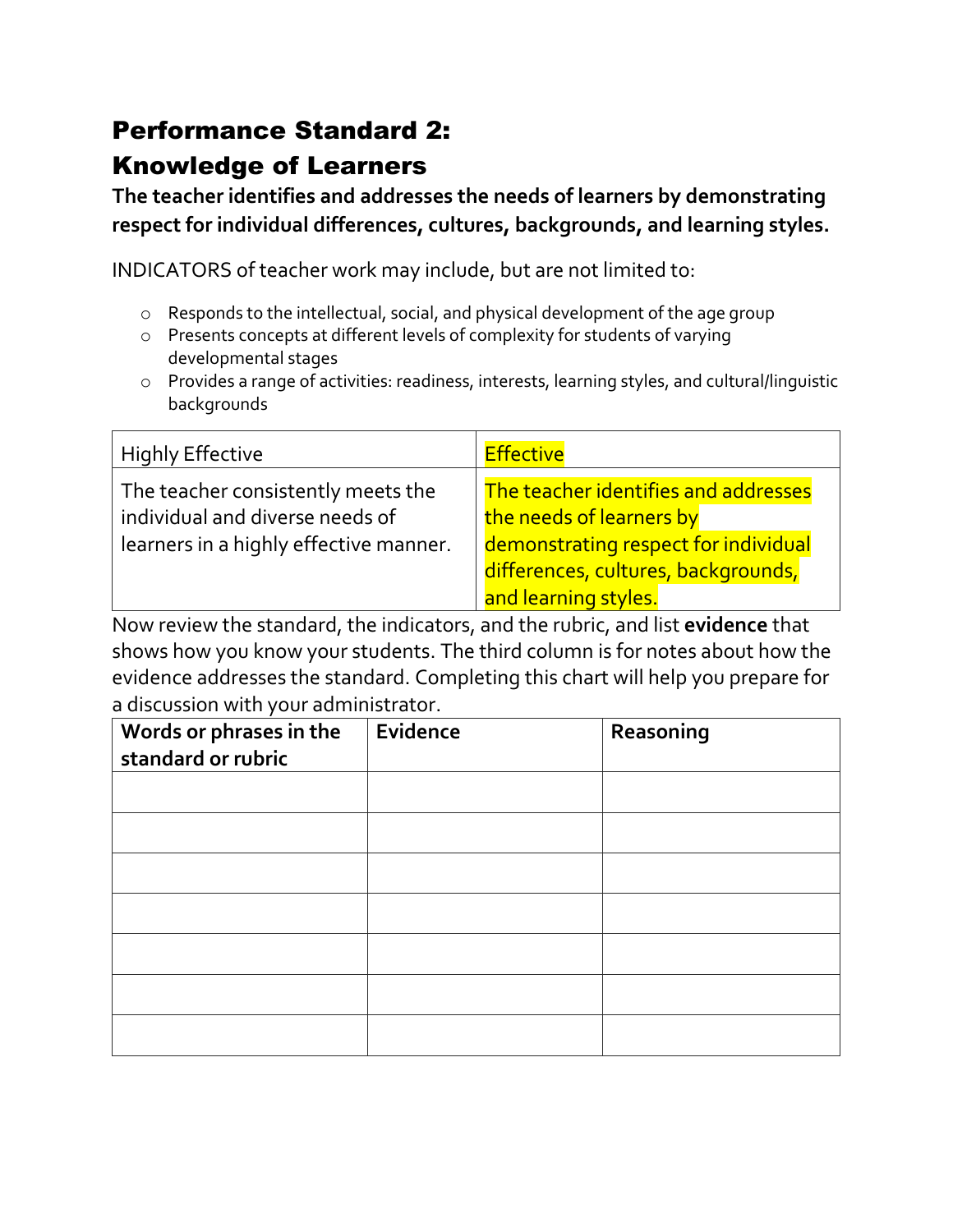# Performance Standard 3: Instructional Planning:

**The teacher uses appropriate curricula, instructional strategies, and resources to develop lesson plans that include goals and/or objectives, learning activities, assessment of student learning, and home learning in order to address the diverse needs of students.**

INDICATORS of teacher work may include, but are not limited to:

- o Uses both formative and summative student learning data to
- o guide planning
- o Develops plans that are clear, logical, sequential, and aligned to standards-based learning
- o Plans instruction effectively for content mastery, pacing, and transitions
- o Identifies and plans for the instructional and developmental needs of all learners
- o Gathers, evaluates, and/or creates appropriate instructional materials

| <b>Highly Effective</b>                                                                                                                  | <b>Effective</b>                                                                                                                                                                                                                                                                                                                                   |
|------------------------------------------------------------------------------------------------------------------------------------------|----------------------------------------------------------------------------------------------------------------------------------------------------------------------------------------------------------------------------------------------------------------------------------------------------------------------------------------------------|
| The teacher consistently creates,<br>evaluates and modifies, as<br>appropriate, instructional strategies<br>during the planning process. | The teacher uses appropriate curricula<br>(including state reading requirements, if<br>applicable), instructional strategies, and<br>resources to develop lesson plans that<br>include goals and/or objectives, learning<br>activities, assessment of student learning,<br>and home learning in order to address the<br>diverse needs of students. |

Now review the standard, the indicators, and the rubric, and list **evidence** that shows how you plan. The third column is for notes about how the evidence addresses the standard. Completing this chart will help you prepare for a discussion with your administrator.

| Words or phrases in the<br>standard or rubric | Evidence | Reasoning |
|-----------------------------------------------|----------|-----------|
|                                               |          |           |
|                                               |          |           |
|                                               |          |           |
|                                               |          |           |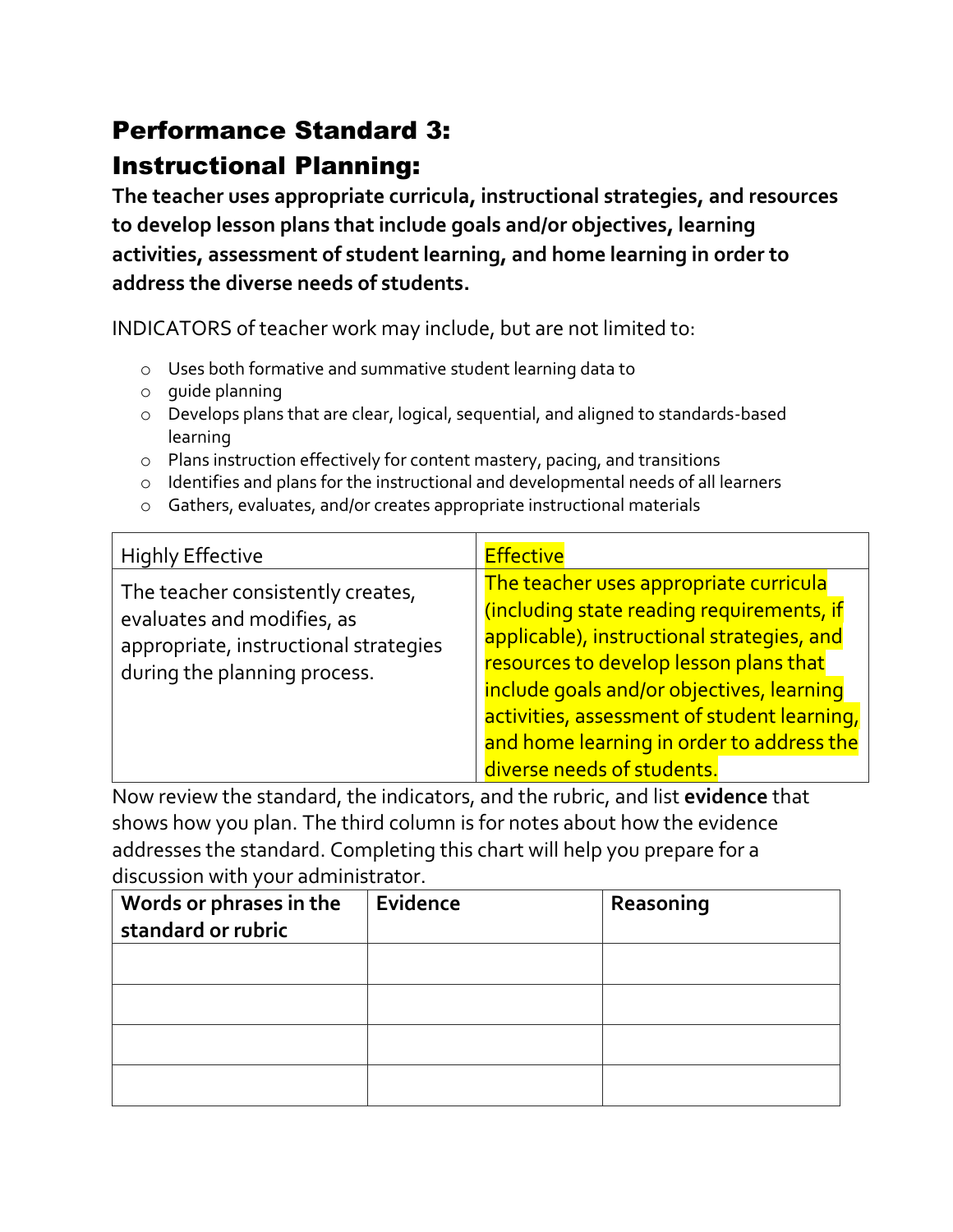# Performance Standard 4:

#### Instructional Delivery and Engagement:

**The teacher promotes learning by demonstrating accurate content knowledge and by addressing academic needs through a variety of appropriate instructional strategies and technologies that engage learners.**

INDICATORS of teacher work may include, but are not limited to:

- o Engages students in diverse activity structures: individual, collaborative, and wholegroup
- o Demonstrates current knowledge of content and standards
- o Explains directions, concepts, and content in a logical and sequential manner
- o Uses multiple levels of questions and makes adjustments for reteaching/remediation/enrichment
- o Connects students' prior knowledge, life experiences, and interests to learning goals
- o Presents lessons with use of explicit instruction
- o Uses appropriate literacy strategies to build academic vocabulary
- o Uses a variety of strategies to engage students in higher-order learning tasks
- o Engages students in authentic learning, real-life applications, and interdisciplinary connections
- o Uses appropriate pace and maximizes instructional time for student learning
- o Uses technology to individualize instruction and enhance learning, as appropriate
- o Reinforces learning goals throughout the lesson
- o Provides ongoing, timely, and specific feedback to students

| <b>Highly Effective</b>                 | <b>Effective</b>                          |
|-----------------------------------------|-------------------------------------------|
| The teacher consistently optimizes      | The teacher promotes learning by          |
| learning by engaging all groups of      | demonstrating accurate content            |
| students in higher-order thinking and   | knowledge and by addressing academic      |
| by effectively implementing a variety   | needs through a variety of appropriate    |
| of appropriate instructional strategies | instructional strategies and technologies |
| and technologies.                       | that engage learners.                     |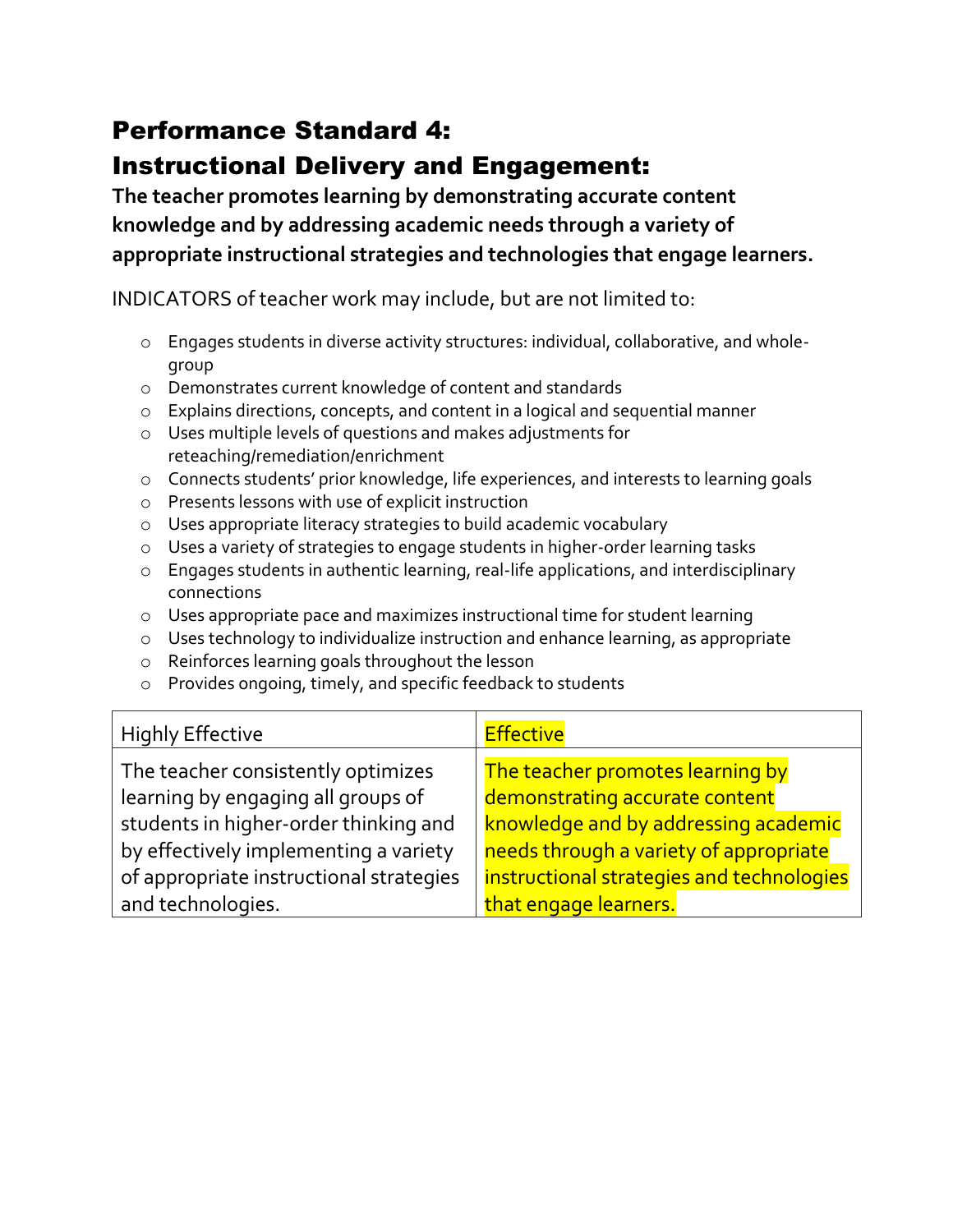Now review the standard, the indicators, and the rubric, and list **evidence** that shows how you deliver instruction and engage students. The third column is for notes about how the evidence addresses the standard. Completing this chart will help you prepare for a discussion with your administrator.

| Words or phrases in the<br>standard or rubric | Evidence | Reasoning |
|-----------------------------------------------|----------|-----------|
|                                               |          |           |
|                                               |          |           |
|                                               |          |           |
|                                               |          |           |
|                                               |          |           |
|                                               |          |           |
|                                               |          |           |
|                                               |          |           |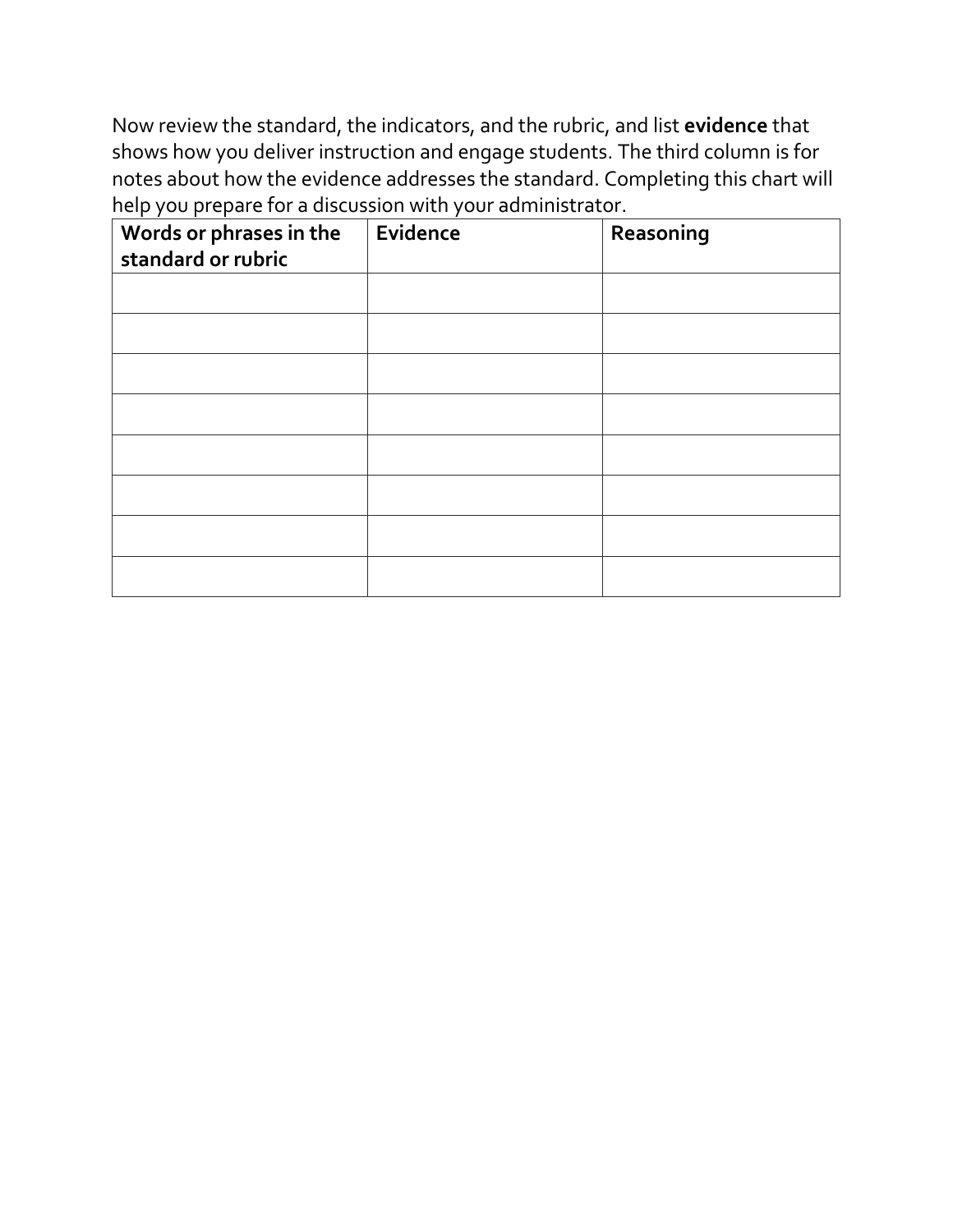#### Performance Standard 5:

#### Assessment:

**The teacher gathers, analyzes, and uses data (including state assessment data, as applicable) to measure learner progress, guide instruction, and provide timely feedback.**

INDICATORS of teacher work may include, but are not limited to:

- o Uses local and state assessment data to design instruction that meets students' needs
- o Uses preassessment data, formative and summative assessments to inform instruction
- o Uses formative assessments to adjust instruction for reteaching, remediation, and enrichment
- o Helps students understand assessment criteria, monitor, and reflect on their work
- o Maintains sufficient assessment data to support accurate reporting of student progress
- o Provides timely and specific feedback to students, parents, and stakeholders

| <b>Highly Effective</b>                                                                                                                                                                                                                             | <b>Effective</b>                                                                                                                                                                             |
|-----------------------------------------------------------------------------------------------------------------------------------------------------------------------------------------------------------------------------------------------------|----------------------------------------------------------------------------------------------------------------------------------------------------------------------------------------------|
| The teacher consistently demonstrates<br>expertise in using a variety of formal and<br>informal assessments based on intended<br>learning outcomes to assess learning.<br>Also teaches learners how to monitor<br>and reflect on their own academic | The teacher gathers, analyzes, and<br>uses data (including required<br>assessment data, if applicable) to<br>measure learner progress, quide<br>instruction, and provide timely<br>feedback. |
| progress.                                                                                                                                                                                                                                           |                                                                                                                                                                                              |

Now review the standard, the indicators, and the rubric, and list **evidence** that shows how you assess your students. The third column is for notes about how the evidence addresses the standard. Completing this chart will help you prepare for a discussion with your administrator.

| Words or phrases in the<br>standard or rubric | Evidence | Reasoning |
|-----------------------------------------------|----------|-----------|
|                                               |          |           |
|                                               |          |           |
|                                               |          |           |
|                                               |          |           |
|                                               |          |           |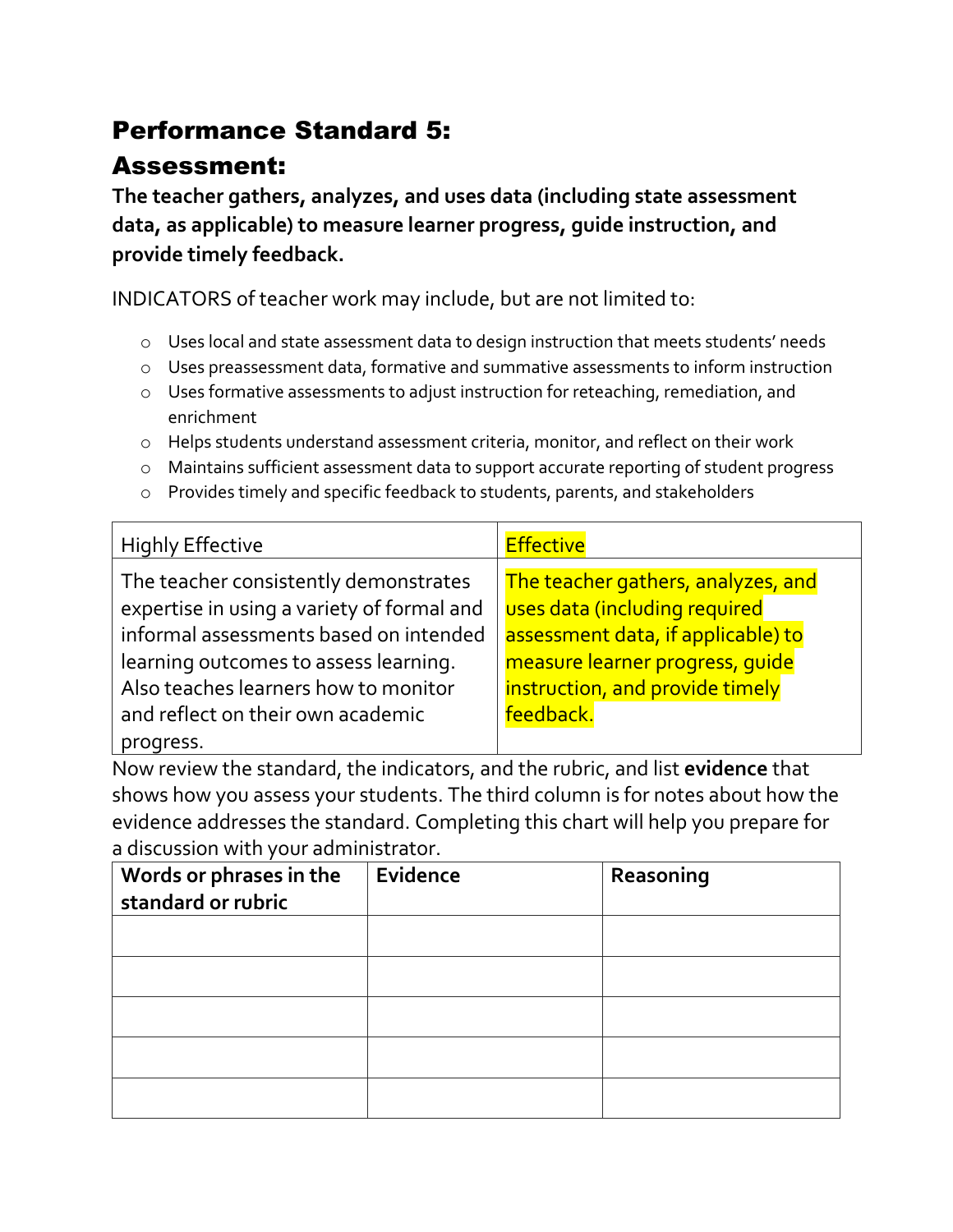#### Performance Standard 6:

#### Communication:

**The teacher communicates effectively with students, their parents or families, staff and other members of the learning community.**

INDICATORS of teacher work may include, but are not limited to:

- o Uses correct and acceptable forms of communication
- o Communicates with colleagues from content areas/agencies to integrate instruction and/or services
- o Maintains positive collaborative relationships with school personnel, families, and community stakeholders
- o Uses technology to support and enhance communication, as appropriate
- o Supports, promotes, and communicates the mission, vision, and goals of the school and M-DCPS

| <b>Highly Effective</b>                 | <b>Effective</b>                      |
|-----------------------------------------|---------------------------------------|
| The teacher consistently uses a variety | The teacher communicates effectively  |
| of communication techniques to          | with students, their parents or       |
| inform, collaborate with, and/or        | families, staff, and other members of |
| respond to students and other           | the learning community.               |
| stakeholders in a highly effective      |                                       |
| manner.                                 |                                       |

Now review the standard, the indicators, and the rubric, and list **evidence** that shows how you know communicate. The third column is for notes about how the evidence addresses the standard. Completing this chart will help you prepare for a discussion with your administrator.

| Words or phrases in the<br>standard or rubric | Evidence | Reasoning |
|-----------------------------------------------|----------|-----------|
|                                               |          |           |
|                                               |          |           |
|                                               |          |           |
|                                               |          |           |
|                                               |          |           |
|                                               |          |           |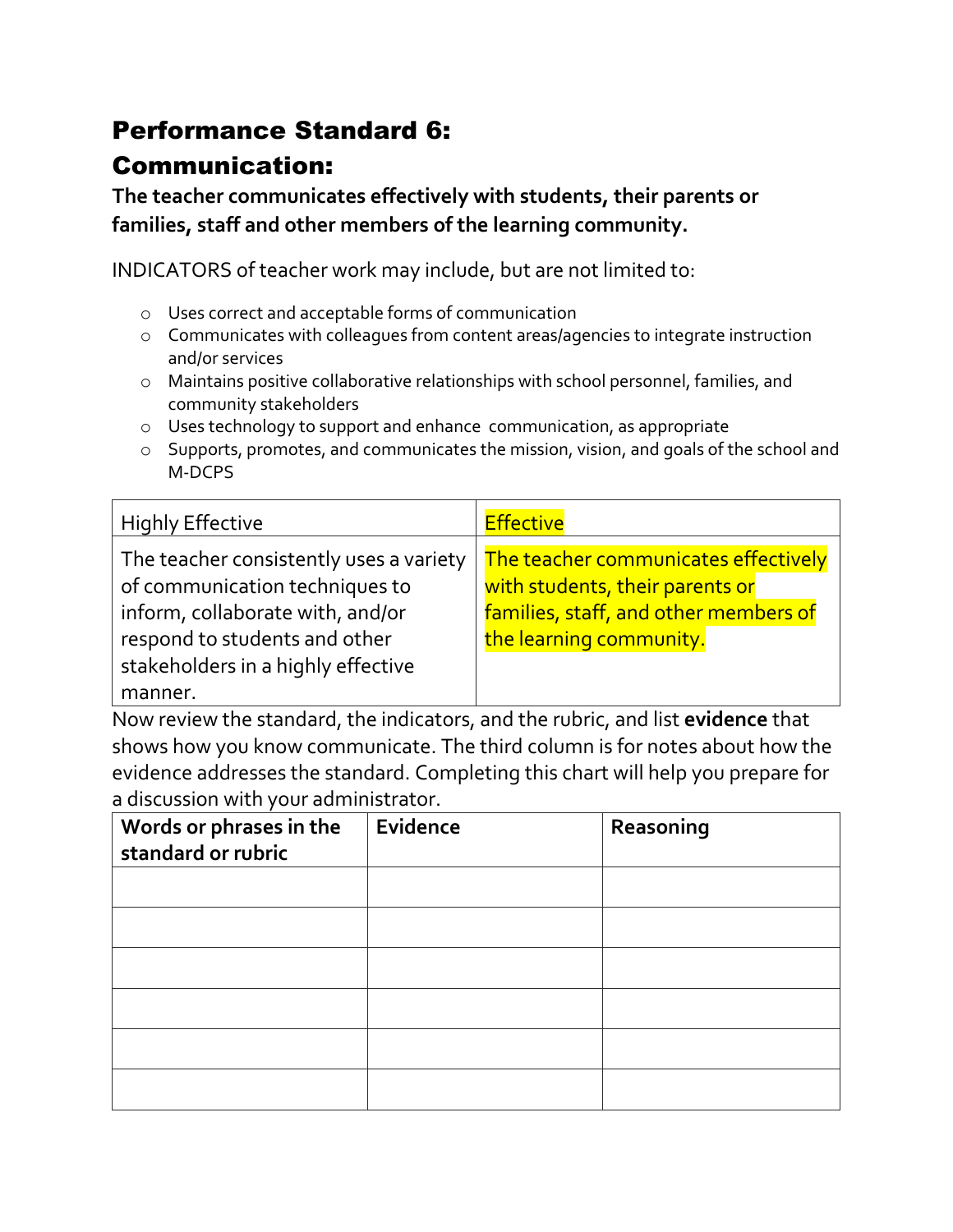# Performance Standard 7:

#### Professionalism:

**The teacher demonstrates behavior consistent with legal, ethical, and professional standards and engages in continuous professional growth.**

INDICATORS of teacher work may include, but are not limited to:

- o Follows all legal and procedural requirements: Code of Ethics, State Statutes, and Board Policies
- o Reflects on strengths and areas for growth and sets deliberate practice growth targets for improvement
- o Engages in ongoing and collaborative professional development
- o Provides evidence of professional growth experiences
- o Incorporates learning from professional growth opportunities and reflects upon effectiveness
- o Contributes professionally to the school community
- o Maintains accurate records (e.g., attendance records, IEPs)
- o Works in a collegial and collaborative manner with school personnel and the community

| <b>Highly Effective</b>                                                                                                                                                                                 | <b>Effective</b>                                                                                                                                     |
|---------------------------------------------------------------------------------------------------------------------------------------------------------------------------------------------------------|------------------------------------------------------------------------------------------------------------------------------------------------------|
| The teacher consistently<br>demonstrates a high level of<br>professionalism, contributes to the<br>professional growth of others, and/or<br>assumes a leadership role within the<br>learning community. | The teacher demonstrates behavior<br>consistent with legal, ethical, and<br>professional standards and engages in<br>continuous professional growth. |

Now review the standard, the indicators, and the rubric, and list **evidence** that shows how you demonstrate professionalism. The third column is for notes about how the evidence addresses the standard. Completing this chart will help you prepare for a discussion with your administrator.

| Words or phrases in the<br>standard or rubric | Evidence | Reasoning |
|-----------------------------------------------|----------|-----------|
|                                               |          |           |
|                                               |          |           |
|                                               |          |           |
|                                               |          |           |